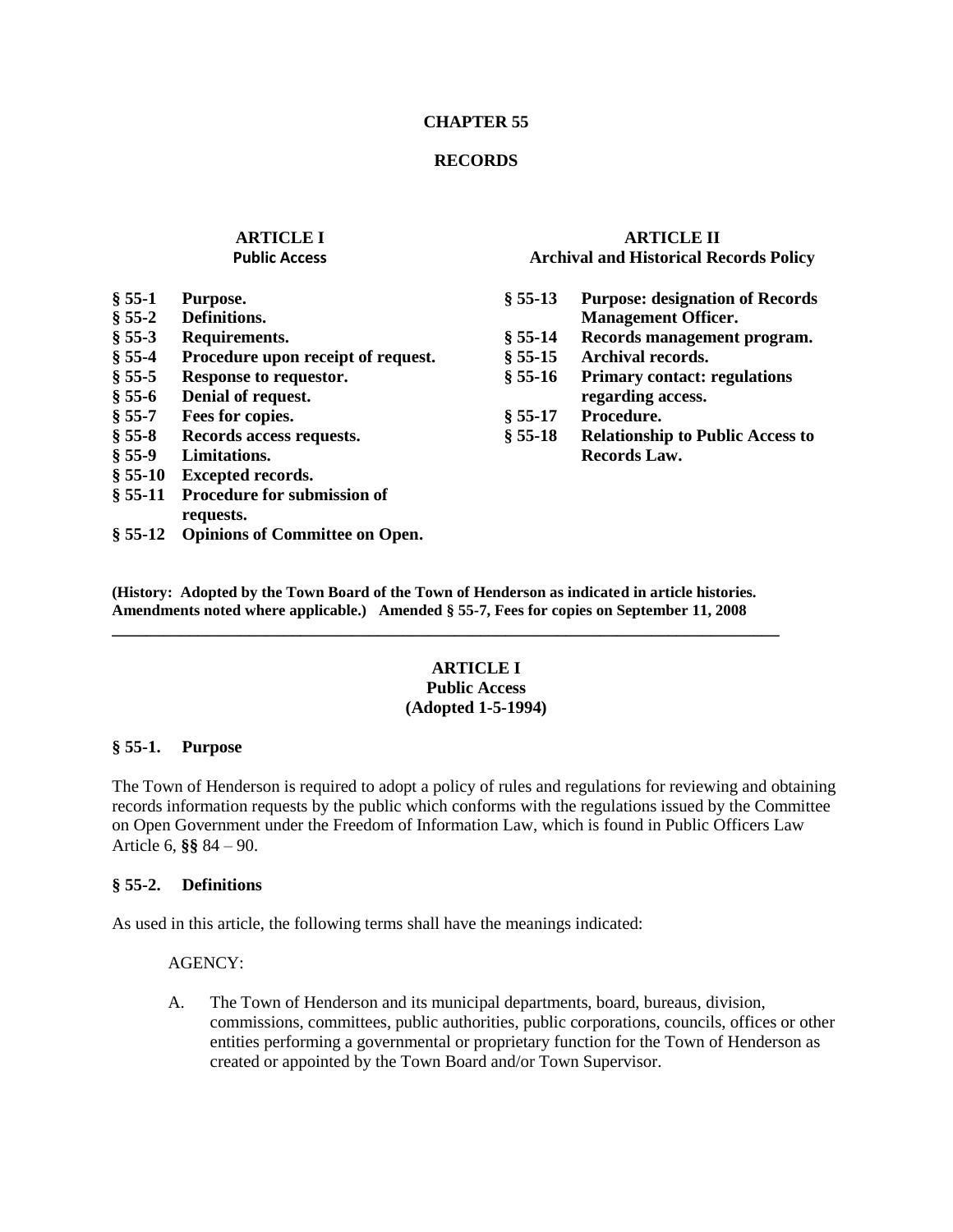B. Any district or entity having its own separately elected government body, not under the control of the Henderson Town Board and/or the Town Supervisor, such as the Henderson Fire District, shall not be considered as part of the agency as defined in this policy.

## RECORD:

- A. Any information kept, held, filed, produced or reproduced by, with or for any Town of Henderson agency or entity, as defined above, in any physical form whatsoever, including but not limited to reports, statements, examinations, memoranda, opinions, folders, files, books, manuals, pamphlets, forms, papers, designs, drawings, maps, photos, letters, microfilms, computer tapes, or disks, rules, regulations or codes.
- B. Any documentation as identified in Public Officers Law § 80, Subdivision 4.

## RECORDS MANAGEMENT ACCESS OFFICER:

- A. The person responsible for responding to requests for information under the Freedom of Information Law in compliance with the regulations issued by the Committee on Open Government as set forth in Public Officers Law Article 6, §§ 84 to 90.
- B. The agency designates the Town Clerk, Town of Henderson, PO Box 259, Henderson, New York 13650, as Records Management Access Officer.

## **§ 55-3 Requirements.**

The Records Management Access Officer shall be responsible for assuring that the agency personnel comply with the following:

- A. Requirements and provisions of the Freedom of Information Law.
- B. Rules and regulations of the Committee on Open Government.
- C. Resolution adopting the policy providing access of agency records to the public.
- D. Maintain a complete, current listing of all obtainable reports, records and subject matter available, with revisions and updates done immediately as new documentation is created, making the list available for public inspection and copying upon request.
- E. All freedom of information requests will be stamped with the date the request is received
- F. A log will be maintained of all requests received and will include the following
	- (1) Date request is received.
	- (2) Name of requestor.
	- (3) Information requested.
	- (4) Name of agency personnel contacted.
	- (5) Date agency personnel are contacted.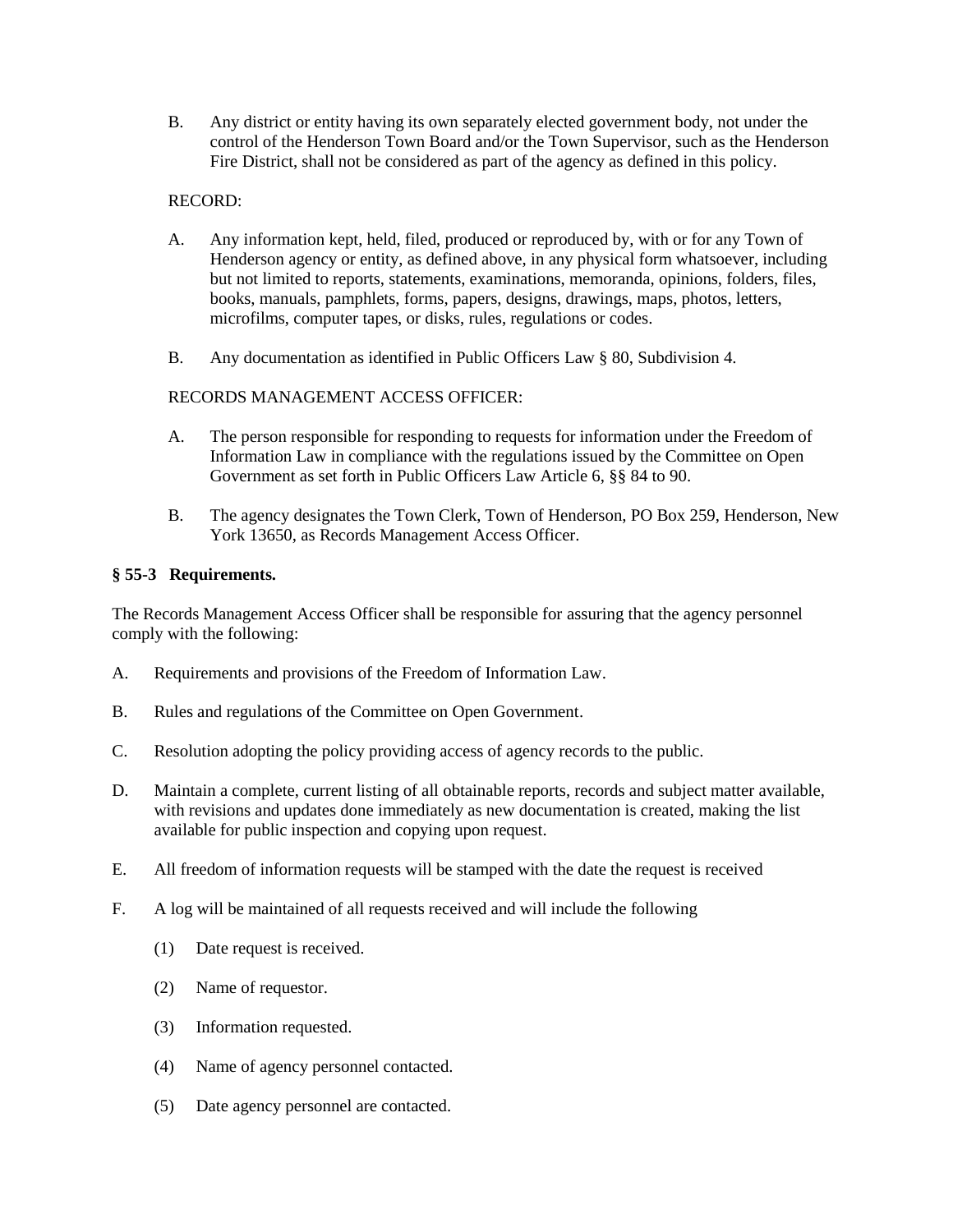- (6) Date information was released or denied.
- (7) Explanation of denial, if applicable.
- (8) Method of transfer of information

# **§ 55-4. Procedure upon receipt of request.**

Upon receipt of a request for information, the Records Management Access Officer will contact the appropriate agency personnel by phone, within two business days, informing them of the context of the request and ascertaining when the requested information will be available for inspection and review.

# **§ 55-5. Response to requestor**

Within five business days, the Records Management Access Officer will respond in writing to the requestor, indicating when the information will be available for their review, deny it in writing, or furnish a written acknowledgment of the receipt of the request with a written statement of the approximate date when the record will be granted or denied, as well as where such documentation will be available for inspection.

# **§ 55-6. Denial of request.**

In the event that a request is denied, a written response explaining the reasons for denial will be forwarded to the requestor advising him or her of the right to appeal this decision. The appropriate information will be supplied outlining the appeals procedure indicating the name(s), title(s), business address(es) and telephone number(s) of the person(s) to whom the appeal request must be submitted.

# **§ 55-7. Fees for copies**

Fees for copies of records requested shall be set at \$0.25 per photocopy, not in excess of nine inches by 14 inches, or actual cost of reproduction of other records, unless a different fee is established by statue. Upon request, the Records Management Access Officer shall calculate in advance the total cost of the copies of the records requested.

- A. Copies of information will be provided free of charge to committees formed by the Town Board as long as the information relates to the mandate of the committee and complies with established guidelines for submitting and granting a freedom of information request. The request should be made by the committee chairman and noted in the committee minutes based on the majority approval of the committee.
- B. Copies of any information that relates to the current year will be provided to any town board member free of charge as long as it complies with established guidelines for submitting and granting a freedom of information request. In addition copies of any information that requires research and pulling of past records be provided free of charge only if ordered and approved by resolution of the town board.

## **§ 55-8. Records access requests.**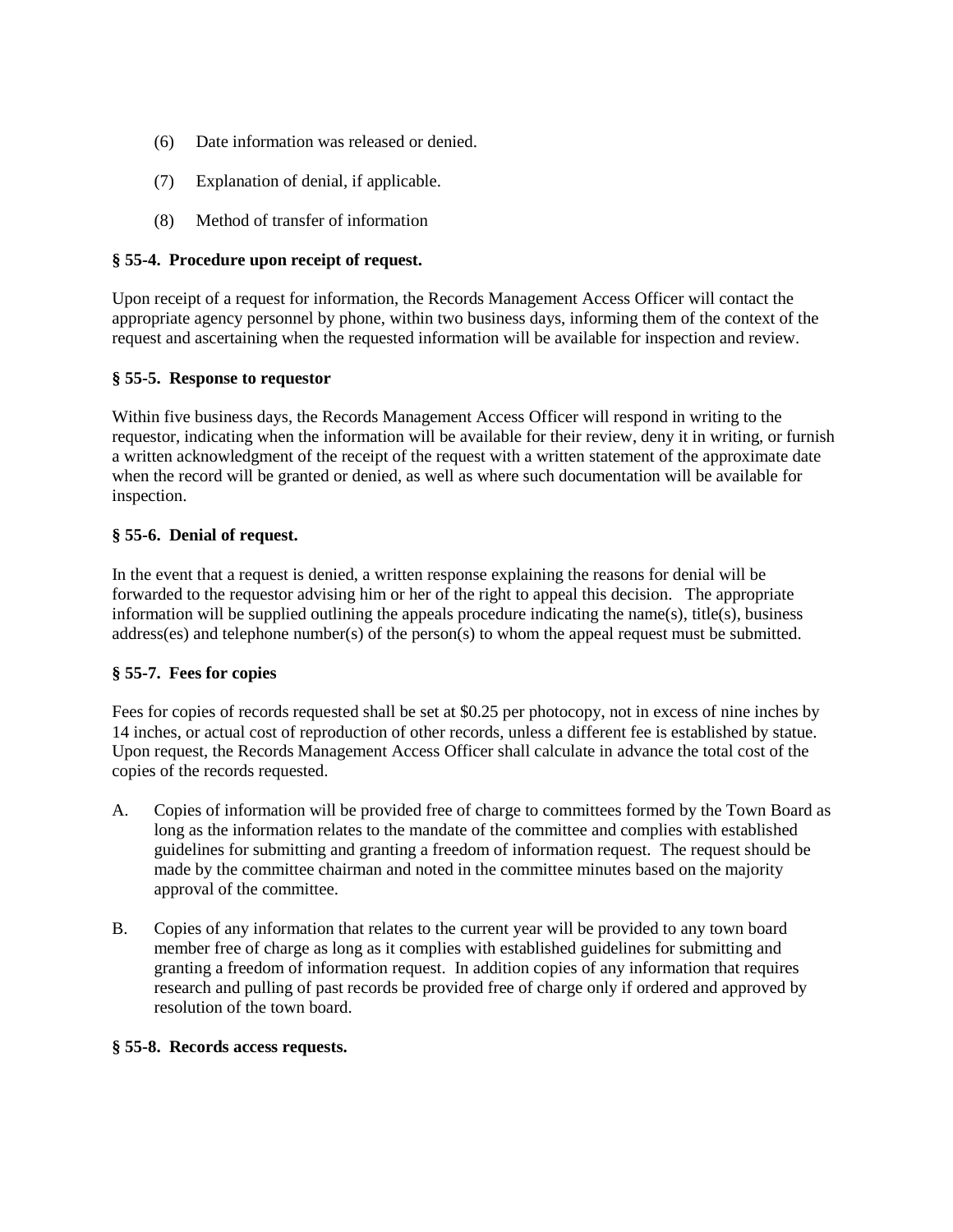Records access requests will be accepted through the office of the Town Clerk, Town of Henderson, during the Clerk's regularly scheduled business hours or may be mailed to the Town Clerk, Town of Henderson, PO Box 259, Henderson, New York, 13650.

## **§ 55-9. Limitations.**

Whereas the public does clearly have access to public records, the law does not require that the local official immediately respond to a request or demand off the street. Also, the law does not require that a record be made if a record does not already exist. This means that the official would not be required to compile facts and figures from other sources or do research or new tabulations to create the information requested.

## **§ 55-10. Excepted records**

Not all records are available, and the law does list numerous exceptions which are identified in § 87 of Public Officers Law. These exceptions include, but are not limited to, such items as "unwarranted invasion of personal privacy," bargaining negotiations, trade secrets, collections and certain law enforcement and law enforcement personnel.

## **§ 55-11. Procedure for submission of requests.**

Submission of requests for access to public records will adhere to the following procedures:

- A. The Records Management Access Officer will maintain, and have available for review to the requestor a complete, current list of all records, reports and information available for public access and inspection.
- B. All requests for information will be submitted in writing to the Records Management Access Officer specifying whether the request is only for viewing of the information or if actual copy of the documentation is required.
- C. Each submitted request for information shall clearly and reasonably describe and specify the information requested.
- D. The requestor will also provide a phone number where he or she may be contacted during the Clerk's regularly scheduled business hours and include a mailing address where the requested information may be forwarded.
- E. The Records Management Access Officer will respond, in writing to all submitted requests for records with five business days of the receipt of each request.
- F. Each response to a request for information shall clearly identify when and where the documentation will be available for viewing or inspection. Requests identifying copies of documentation only will have information forwarded to the requestor at the address identified in their request or will be made available to the requestor through special arrangements with the Records Management Access Officer.
- G. In the event that a request for access to agency records is denied, the requestor may file an appeal of this decision with the Henderson Town Board, P.O. Box 259, Henderson, New York, 13650.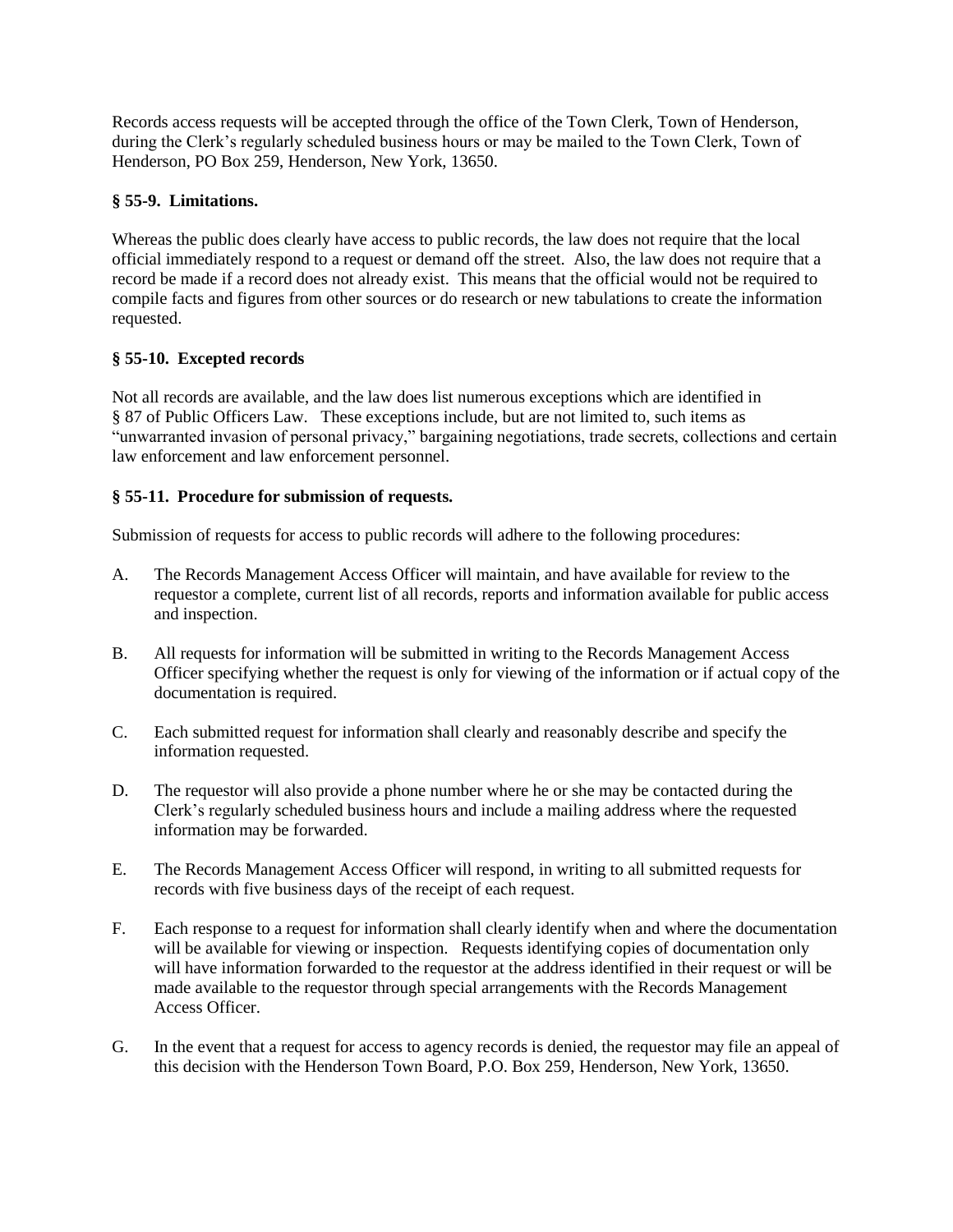- H. The Henderson Town Board is designated to hear and determine appeals from a denial of access to agency records, in accordance with the Freedom of Information Law, and the rules and regulations of the Committee on Open Government.
- I. Ultimately, a person who is denied access to a record(s) may review the decision in an Article 78 proceeding.

### **§ 5512. Opinions of Committee on Open Government.**

The Department of State houses the Committee on Open Government and, through its Executive Director, issues written opinions on both the Freedom of Information Law and the Open Meetings Law. These opinions are available to the general public.

### **ARTICLE II Archival and Historical Records Policy [Adopted 3-9-19941**

### **§ 55-13. Purpose; designation of Records Management Officer.**

The Local Government Records Law (Article 57-A Arts and Cultural Law) includes provisions relating to local government's records management and the responsibility of the Commissioner of Education to provide records management advice and assistance to local governments. The law requires local governing bodies and chief executives to "promote and support a program for the orderly and efficient management of records, including the identification and appropriate administration of records with enduring value for historical or other research." Each local government must designate a Records Management Officer (RMO) to "coordinate the development of and oversee" their records management program. The law specifies that the Town Clerk shall be the RMO.

#### **§ 55-14. Records management program.**

The records management program shall include the following:

- A. A survey and inventory of archival and historical records.
- B. Development of filing systems.
- C. Review of requests for filing equipment.
- D. Coordination of micrographics.
- E. Off-site inactive storage.
- F. Centralized destruction of obsolete records.
- G. Analysis and planning for informational systems.
- H. Development of automated systems.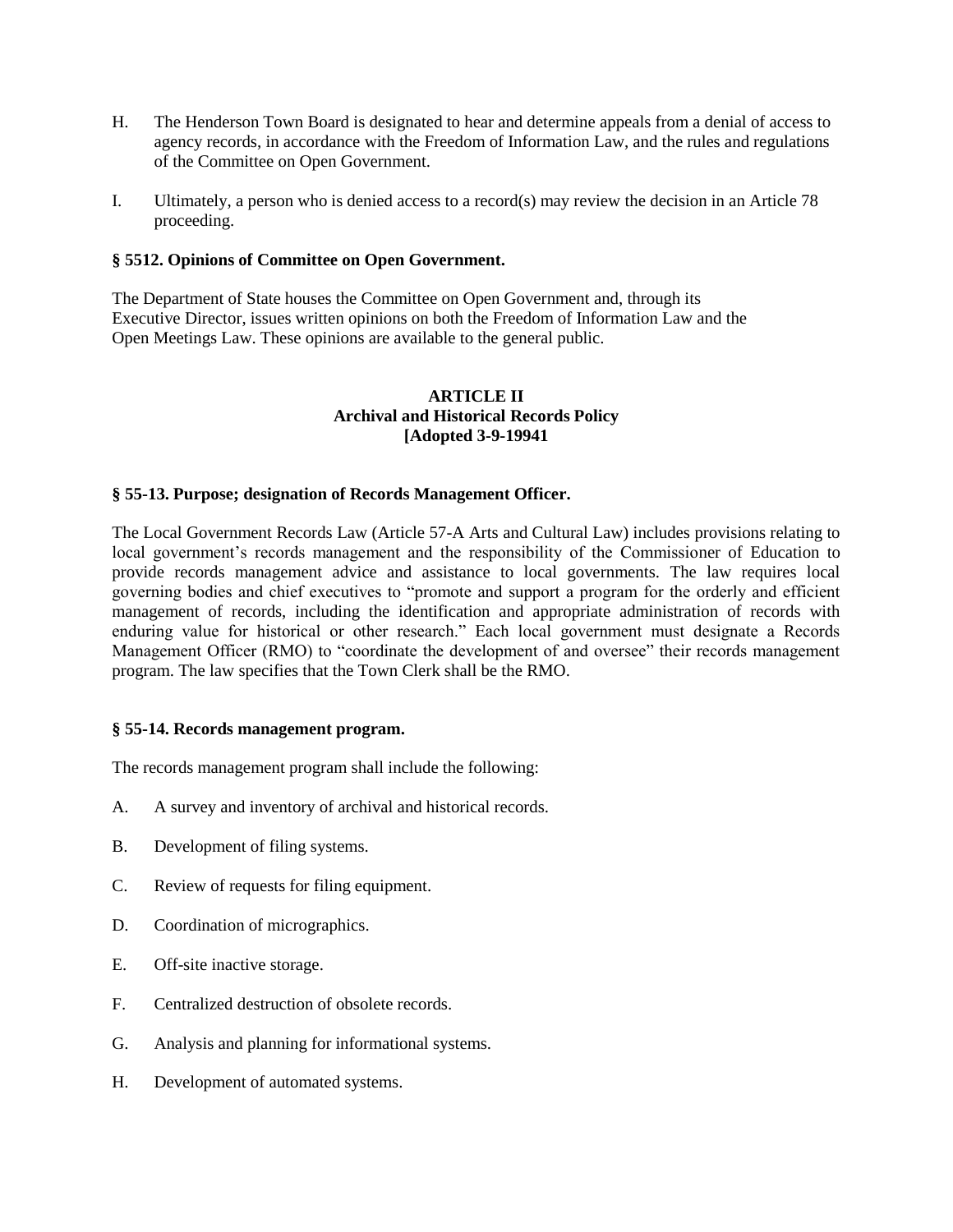I. Maintenance and reference of archival and historical records.

### **§ 55-15. Archival records.**

Archival records of local governments are created for the eventual use of the Town Historian and the public at large. Local government archival records are those with enduring legal, fiscal, administrative or historical research value, and grown from the routine of government and have as their main reason for permanent retention their ongoing utility. The Town of Henderson archives should always be an integral subset of a comprehensive records management program serving the overall information needs of its government and citizens. The Town of Henderson archives hold the long-term records needed to document property, maintain infrastructure, prove precedents, provide adequate reportage and serve as a basis for comprehensive planning. They define the responsibilities and the prerogatives of government and protect the rights and property of citizens. They assist the local government to defend itself in court or to bring suit, to prepare environmental impact statements or to qualify for federal community development money. By the passage of time, archival records become historical records.

### *§ 55-16.* **Primary contact; regulations regarding access.**

The Records Management Officer shall be the primary contact responsible for accessing Town of Henderson archival and historical records; however, department heads and the Town Supervisor are also authorized to receive and in certain instances comply with requests for access to archival or historical records when or to the extent the RMO is unavailable. In addition, the Town Historian is also authorized to access the town's historical records in the event that the RMO is unavailable. Department heads may only access documentation from their departments. Any documentation required from other areas will be accessed through the other officers. All authorized personnel will comply with the following regulations regarding access to archival or historical documentation:

- A. Requirements and provisions of the Local Government Records Law.
- B. Resolution adopting the policy providing access of Town of Henderson archival or historical records to the public.
- C. Maintain a complete, current listing of all obtainable reports, records and subject matter available, with revisions and updates done immediately as new documentation is created, making the list available for public inspection through the RMO.
- D. All archival or historical records access requests will be stamped with the date the request is received.
- E. A standard form of log will be maintained of all requests received and will include the following:
	- (1) Date request is received.
	- (2) Name of requestor.
	- (3) Information or subject matter requested.
	- (4) Names of agency personnel contacted, if applicable.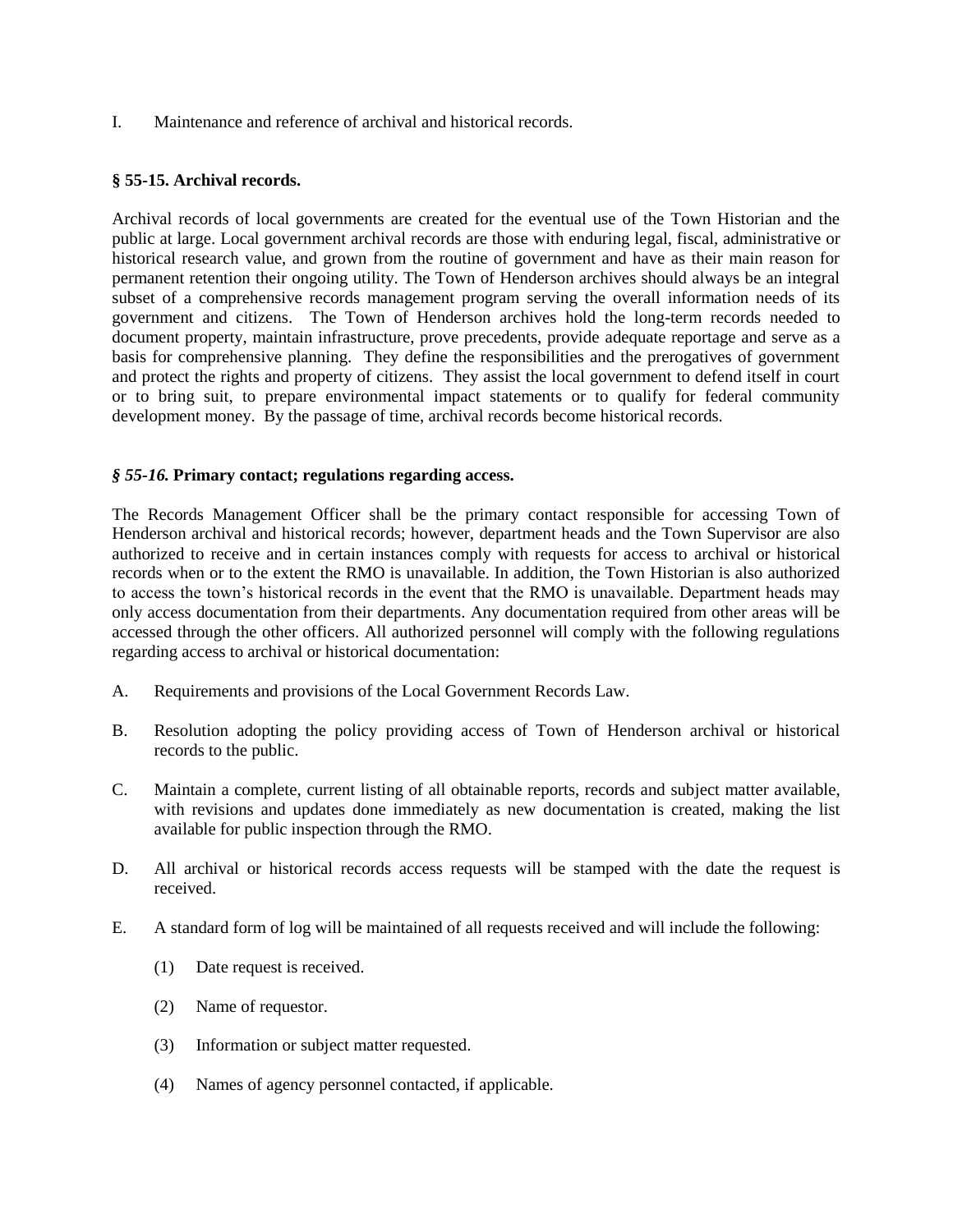- (5) Date agency personnel are contacted, if applicable.
- (6) Date information was accessed or scheduled to be available for review.
- (7) Name of official present at the time records were reviewed.
- F. Upon receipt of a request for access to archival or historical records, the RMO will contact the appropriate agency personnel by phone, within two business days, informing them of request and ascertaining when the requested documentation will be available for inspection and review.
- G. Within five business days, the RMO will respond in writing to the requestor, stating when and where the documentation will be available for review, or stating that the request must be denied, with the reason for such denial.
- H. Archival or historical records access requests will be accepted through the office of the Town Clerk, Town of Henderson, during the Clerk's regularly scheduled business hours or may be mailed to the Records Management Officer, Town of Henderson, P.O. Box *259,* Henderson, New York, 13650.

## **§ 55-17. Procedure.**

Submission of requests for access to archival or historical records will adhere to the following procedures:

- A. The RMO will maintain and have available for review for the requestor a complete, current list of all records, reports, documentation and information available for public access and review.
- B. All requests for access to information of an archival nature will be submitted in writing to the RMO or, if he/she is unavailable, to the Town Supervisor or town department heads, who shall forward the request to the RMO.
- C. All requests for access to information of a historical nature will be submitted in writing to the RMO or, if he/she is unavailable, to the Town Supervisor, town department heads, or to the Town Historian, who shall forward the request to the RMO.
- D. Each request for access shall clearly describe the documentation requested.
- E. The requestor will also provide a phone number where he or she may be contacted during the Town Clerk's regularly scheduled business hours and include a mailing address where correspondence may be directed with regard to scheduling a time for access of records.
- F. The RMO, or any official receiving a request for archival or historical records access, will respond, in writing, to all submitted requests for access of records within five business days of the receipt of each request.
- G. Each response to a request for documents shall clearly identify when and where the documentation will be available for reviewing or inspection or, if the requested documentation is not readily retrievable, the date when the RMO will inform the requestor as to when and where the documentation will be available.
- H. Access to archival or historical records will be by previously scheduled appointment only. The public will not be allowed to access any records by request or demand off the street.